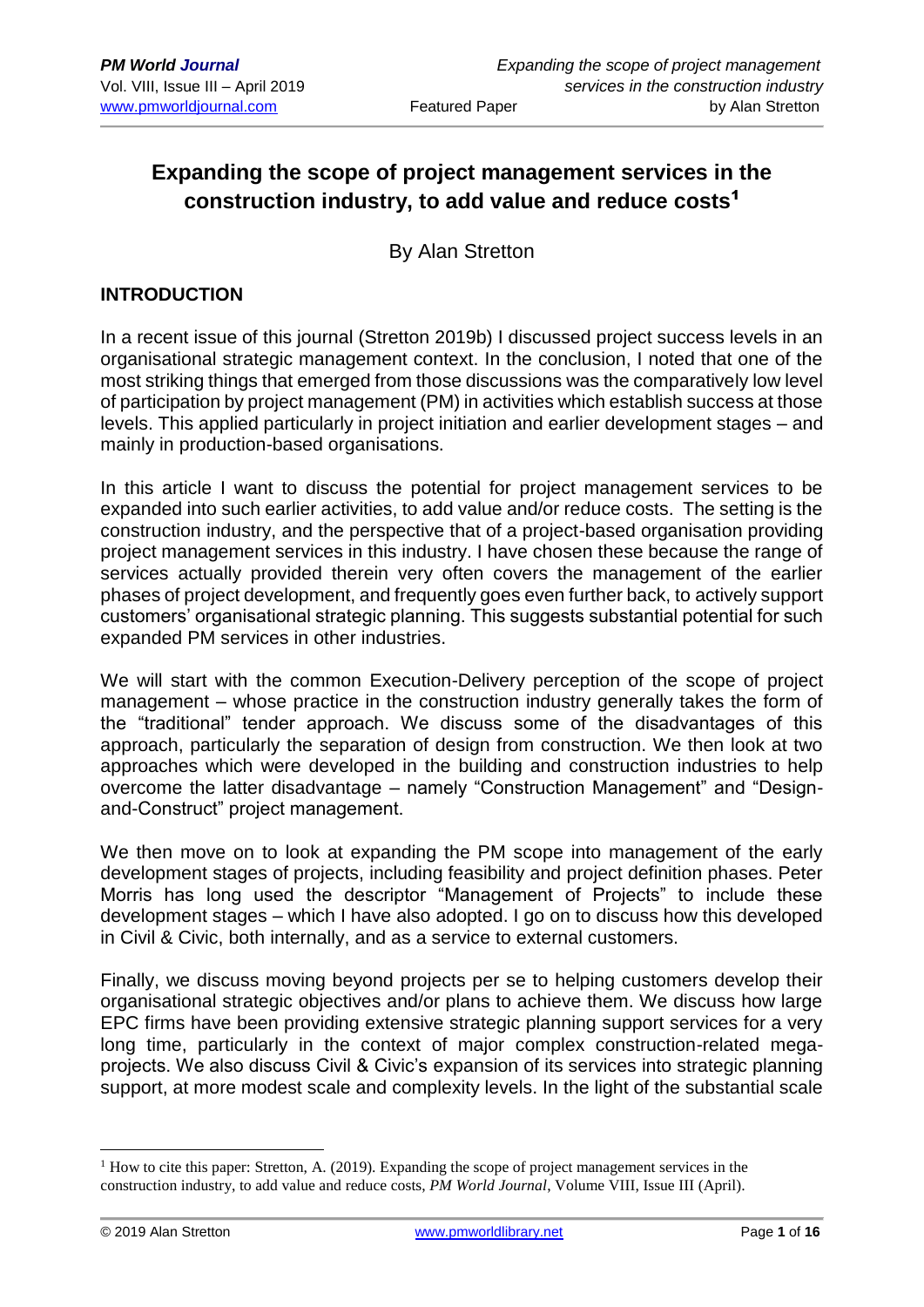of these types of services, it seems reasonable to ask if these are being, or could/should be, provided in other industries served by PM.

## **PROJECT PLANNING AND EXECUTION RELATED TO AN ORGANISATIONAL STRATEGIC MANAGEMENT FRAMEWORK**

First, the reason for my relating project planning and execution to an organisational strategic management framework was foreshadowed by Shenhar & Dvir 2007:23:

Most projects are part of the strategic management of their organization, ….

Therefore, an organisational strategic framework appears to me to provide a context which is relevant to most projects, irrespective of their type, application area, etc.

In Figure 1 below a basic organisational strategic framework is shown in the heavily outlined section near the top. Whilst there is probably no universally agreed strategic framework, I have been developing this over some years in this journal, and the (admittedly rather meagre) feedback I have had indicates that it appears to cover a wide range of perceptions about the basic strategic processes involved.

It will be noted that the focus is on the planning and execution of strategic initiatives, which comprise both projects, as shown below the strategic framework, and *other strategic initiatives,* as briefly summarised above the framework. The latter were discussed in some detail in Stretton 2019a, and will not be further discussed in this article, which is concerned only with the project components of strategic initiatives.

| <b>OTHER STRATEGIC WORK INCUBATION, DEFINITION, PLANNING AND EXECUTION</b>                              |                                                                                                                                                 |                                                                                                                        |                                                                                                                |                                                       |
|---------------------------------------------------------------------------------------------------------|-------------------------------------------------------------------------------------------------------------------------------------------------|------------------------------------------------------------------------------------------------------------------------|----------------------------------------------------------------------------------------------------------------|-------------------------------------------------------|
| <b>STRATEGY PLANNING</b>                                                                                |                                                                                                                                                 |                                                                                                                        | <b>STRATEGY EXECUTION</b>                                                                                      |                                                       |
| 1. Establish strategic<br>objectives                                                                    | 2. Develop strategic options,<br>evaluate, choose the best                                                                                      | 3. Augment/consolidate<br>strategic initiative(s)                                                                      | 4. Execute strategic initiatives                                                                               | 5. Achieve strategic<br>objectives.                   |
| Establish/re-<br>establish the<br>desired deliberate/<br>emergent strategic<br>outcomes and<br>benefits | Develop alternative<br>strategic initiatives to<br>achieve strategic<br>outcomes / benefits.<br>Evaluate alternatives.<br>Choose best option(s) | Augment and<br>elaborate chosen<br>strategic option(s).<br>Confirm feasibilities<br>Prioritise and<br>consolidate into | Execute projects/ programs<br>and other strategic work<br>to facilitate achievement<br>of strategic objectives | Achieve strategic<br>outcomes and<br>realise benefits |
|                                                                                                         | Alternatives include potential<br>projects. The best choice<br>originates the on-going<br>project(s)                                            | Augment/consolidate<br>basic parameters of<br>component projects.<br>Prioritise projects                               | Program and/or project planning and<br>execution phases                                                        | Project outputs                                       |
|                                                                                                         | <b>Project Incubation</b>                                                                                                                       | Feasibility & Definition                                                                                               | Itarata as                                                                                                     |                                                       |
|                                                                                                         |                                                                                                                                                 |                                                                                                                        | <b>PROJECT DEFINITION, PLANNING AND EXECUTION</b>                                                              |                                                       |

*Figure 1: An organisational strategic management framework, with project contributions*

In the figures accompanying the following discussions, I will be using just the main headings of the strategic management framework. The corresponding summarised project phases have been amended slightly, and a design phase added to facilitate more detailed discussions on project planning and execution.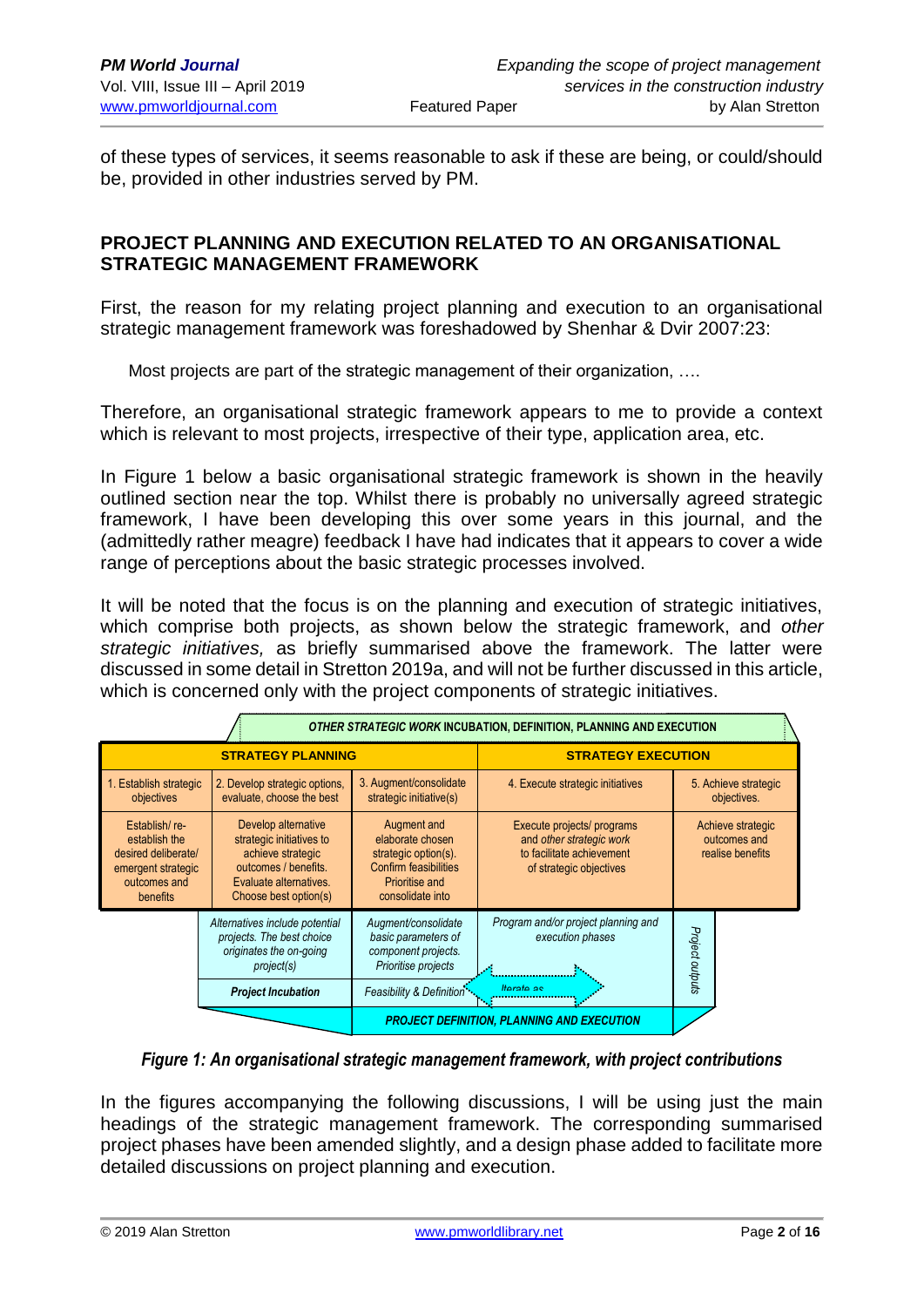The summarised form of representation I will be using is as shown in Figure 2 following.

#### **PROJECT MANAGEMENT SCOPE SEEN AS CONFINED TO PROJECT EXECUTION-DELIVERY – "TRADITIONAL" TENDER APPROACH IN CONST'N**

This first perception of the scope of project management, represented by the heavier outlined section in Figure 2, is labelled Execution-Delivery PM, which is one of several labels used in the wider project management literature. In the construction industry, this normally takes the form of the *"Traditional" tender* approach, as also shown in Figure 2.



#### *Figure 2: Project management scope seen as confined to project execution-delivery*

In the wider project management literature, Morris 2013:236 observes that,

In practice, in many organisations, the term [project management] is used to refer only to the management of project execution (after the requirements have been identified).

Elsewhere, (p.118) he describes this perception of the nature and scope of project management as follows.

This is the Delivery-Execution conception. It is the classic core of project management.

It will be noted that I have followed Morris' descriptor, but in reverse order, in line with their sequencing. The focus of Execution-Delivery project management is on delivering the product of the project *'on time, in schedule, to scope'*, as Morris, and a myriad of other writers in the project management literature, have described it.

In the building and construction industries, Execution-Delivery PM has commonly taken the form of the "traditional" tender approach, which was also how Civil & Civic got started in Australia in the early 1950s. In relation to the industry at large, Clark 2002:37 says,

In his history of the Australian building industry, … , Oscar Gimesy observed that 'the dichotomy between design and construction practices is so pronounced in traditional construction practices that recent trends to integrate the two, which is taken for granted in other arenas of economic production, is considered a radical leap'.

The CEO of Civil & Civic, G. J. Dusseldorp, commented on deficiencies commonly arising from the separation of design and construction in the traditional tender system as long ago as the 1950s, as reported by Clark 2002:10.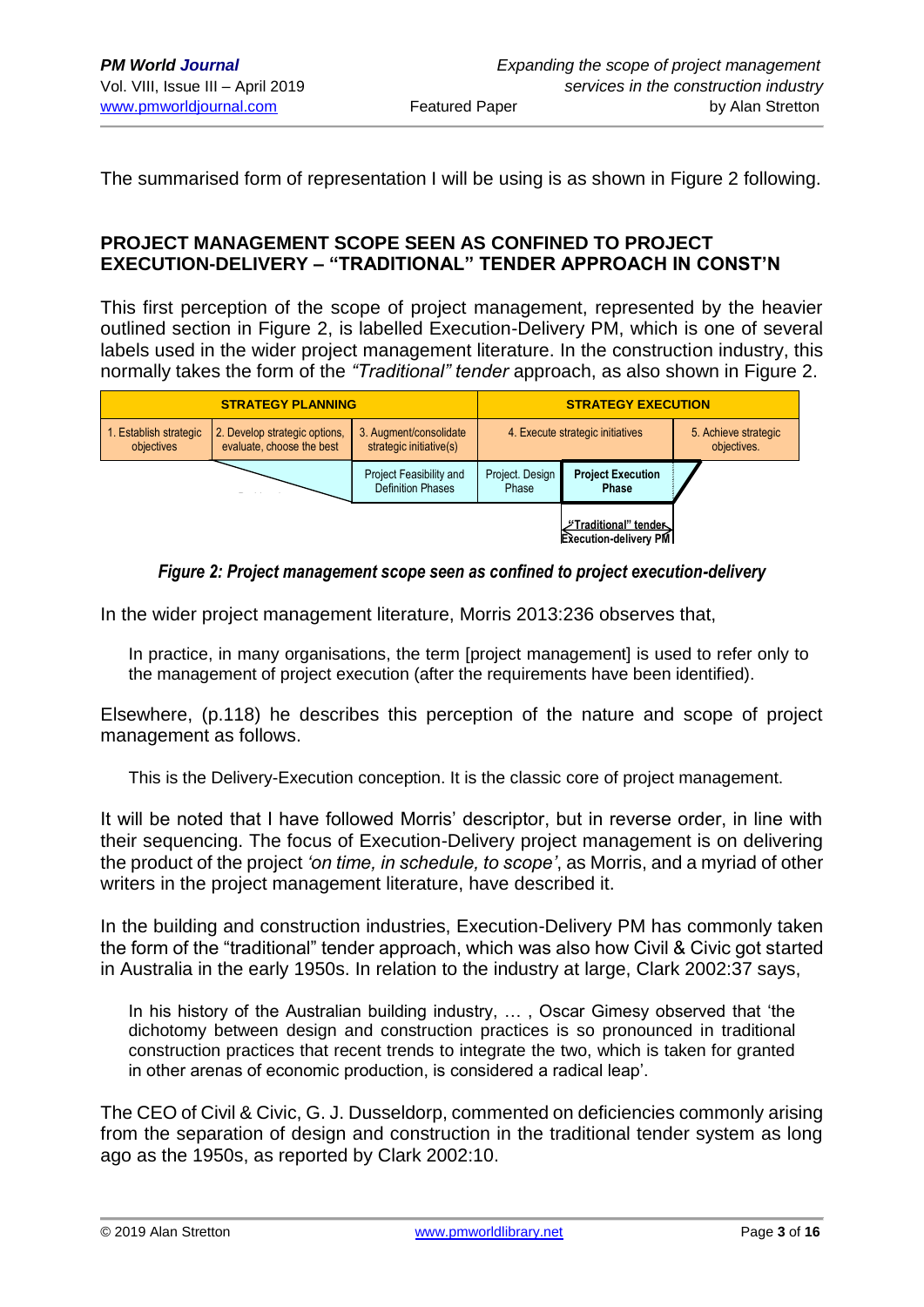Dusseldorp believed that there were two basic problems inherent in this hierarchical mode of project organisation. First, its counterproductive separation of design from construction denied clients the benefit of practical construction advice in the design planning stage. …. The second major drawback of the tender-based system was its flawed incentive structure, which, Dusseldorp argued, both encouraged architects to design edifices and prompted contractors to cut costs in any way they could – neither of which necessarily served the best interests of the client.

There have occasionally been much more severe consequences of the separation of design from construction. An extreme example was discussed quite recently in this journal by Dalcher 2018d, in relation to the 1981 collapse of Kansas City's Hyatt Regency Hotel. Without going into the sequence of events than led to this disaster, it is noted that the primary cause was attributed by Dalcher to the separation of "planning" from "doing" in the design/construction context.

For these types of reasons, the traditional tender system has little to commend it, which was a major driver for Civil & Civic to move into project management, initially by adding the management of the design process to its construction role, as will be discussed in more detail in the next section, to which we now turn.

## **ADDING ADVICE TO, AND/OR MANAGEMENT OF, DESIGN PROCESSES TO THE SCOPE OF PM – "CONSTRUCTION MGT."; "DESIGN-AND-CONSTRUCT"**

Two types of approaches for bridging the traditional gap between the design aspect of 'planning' and the 'doing' were developed in the construction industry in the 1960s. One was to involve a constructor in the design detailing process – one version of which was the rather oddly-named *"Construction management"* approach, which is how I have labelled this alternative in Figure 3. The other approach was to add the management of the whole design process to the scope of project management, which I have labelled *"Design-and-construct" project management* in Figure 3. We will discuss each of these in turn below.



*Figure 3: Adding involving constructors in design detailing ("Construction Management"); and adding management of the whole design process ("Design-and-Construct") to scope of PM.*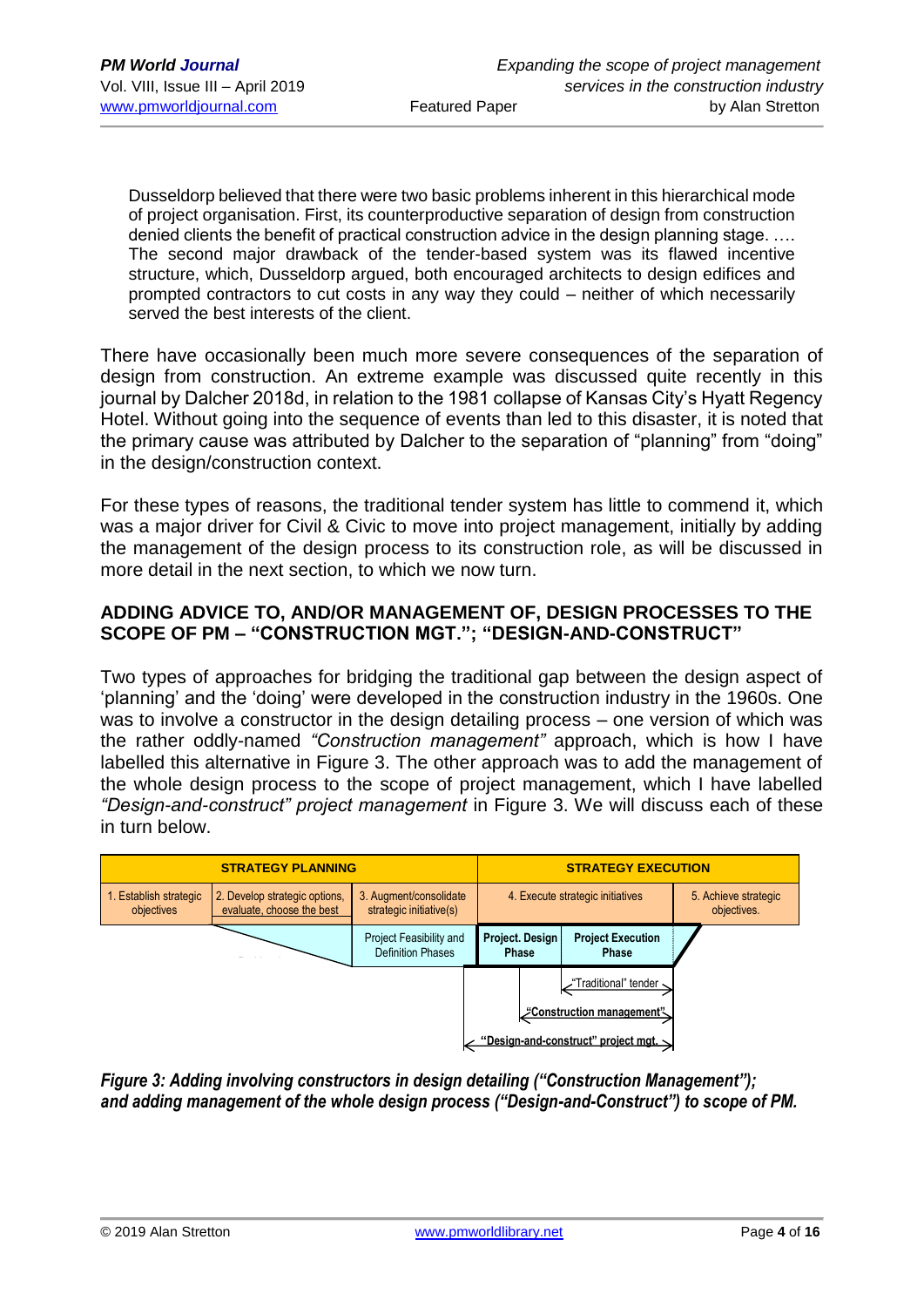## **Involving constructors in design detailing – "Construction Management"**

All of us who worked on the construction of building projects from the 1950s under the traditional tender-based system were certainly aware, from direct hands-on experience, that many, if not most, designs did not take adequate account of their constructability. and thus often inadvertently added "built-in" construction costs.

One approach to overcoming this problem in the building and construction industry was the introduction of what was termed the *Construction Management*, initially in North America, which Morris 2013:78 describes as follows.

'Construction Management' – the provision of downstream site construction advice in the design stages of a project – was developed in the building industry as an organisational answer to the extant lack of integration between downstream construction and front-end design in the late '60s, first in Toronto, then New York, ….

This was typically a contractual arrangement which allowed the contractor to have some input into the design detailing. Evidently this is still a common arrangement.

Whilst the 'Construction Management' approach is certainly better than not having any constructability input at all into design, it is at best only a partial step towards securing better integration between the two processes, and better value for the customer. In particular, it only scratches the surface of the potential for lowering costs and building in value in the design. This appears to have been recognised in some contexts in the USA, where I understand that a 1989 law called *Project Management Oversight: Final Rule,*  requires broader PM oversight in certain state and local transit agencies. Be that as it may, the greatest potential opportunities certainly lie in the initial conceptual stages of design, which establish the major parameters of the project, as now discussed.

#### **Adding management of the entire design process to the scope of PM – "Designand-Construct" project management**

Civil & Civic had a very direct in-house experience of the value of hands-on management of the design process in 1954-55, when it had to undertake what became a rescue effort in relation to the design of a major subdivision that the company itself was developing. Based on the original designs of the consultants, the projected capital expenditure would have made the venture a marginal one, at best. CEO Dusseldorp personally took up a role of what was effectively that of a project manager, and (in Civil & Civic 1969) recorded that,

By persistent analysis and investigation of design aspects, a 40% reduction was achieved in site costs and the project converted from a marginal investment to a successful venture.

This, and somewhat similar situations in other self-sponsored developments in the building construction sector, led Dusseldorp to adopt the concept of undivided responsibility for both design and construction. As noted in Murphy 1984:7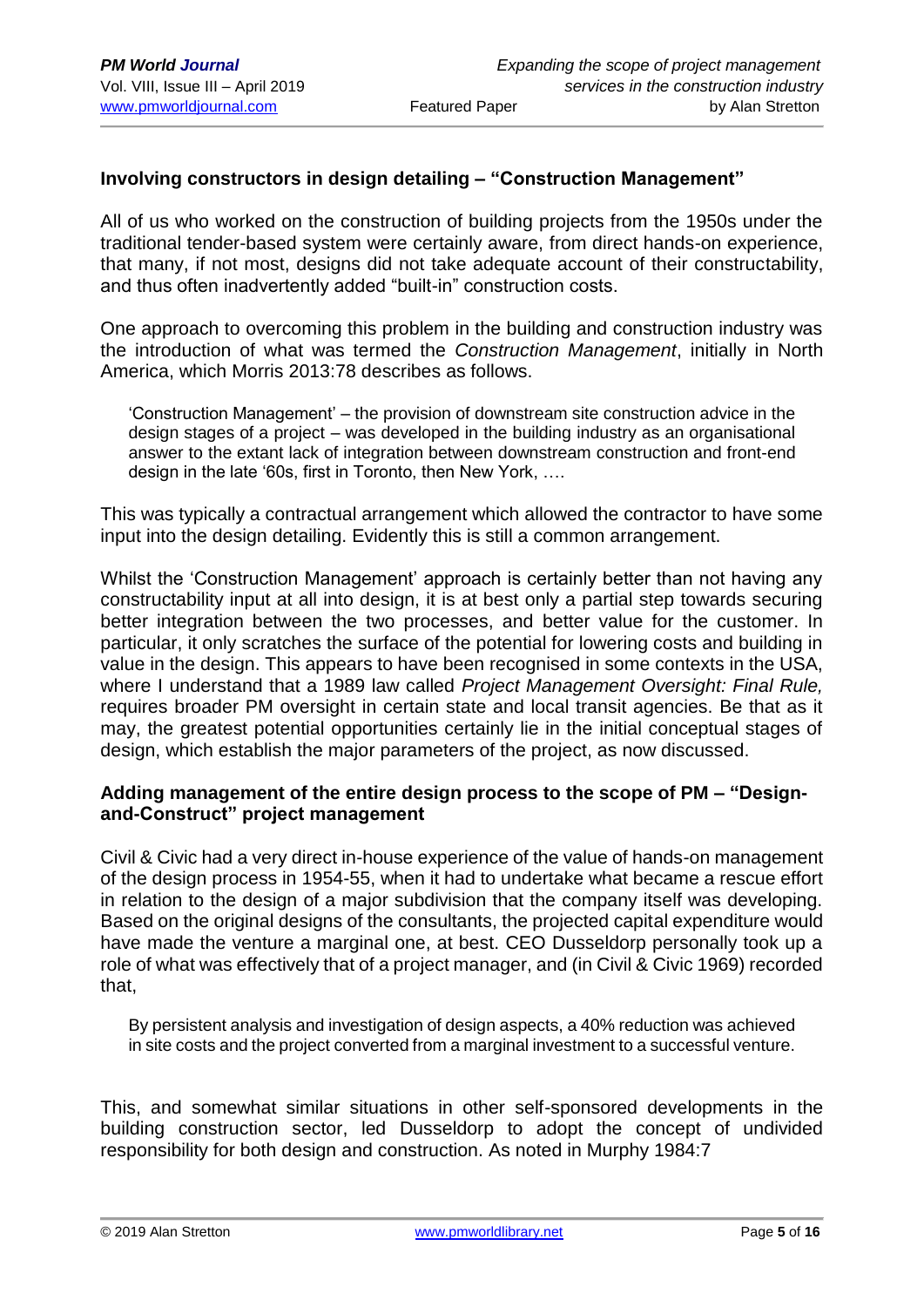He [Dusseldorp] came to realise that the important cost-savings on any building project are to be made on the drawing board, and set out to promote the concept on which the present day organisation has been built: the acceptance of undivided responsibility for any project from start to finish.

From the mid-to-late 1959s, Civil & Civic appointed its own "project engineers" to manage the design phases of all its own development projects, and the quality control of construction. The term "project engineer" continued to be used into the 1970s, although it was recognised that the term was a misnomer, in view of the fact that the function was really a management one – i.e. project management.

It was a natural extension from its own development projects for Civil & Civic to offer design-and-construct services to the market at large. Take-up of these services grew slowly in the late 50s and early 60s, but then started to accelerate, moving from 10% of total turnover in 1960, through 33% in 1966, and 62% in 1975, on very much higher percentage increases in overall turnover (in Civil & Civic 1976). Initially these were often called "package deals", but by 1963 they had come to be formally designated internally as "project management service" (commonly known as PMS).

I have recounted the development of the design-and-construct version of project management in one organisation such a long time ago partly as a matter of historical record, but particularly to show how it emerged rather naturally to help overcome the problems associated with the gap between design and construction in the tendering system.

However, there were also other developments, both generally, and in Civil & Civic which extended project management services further back, as now discussed.

## **ADDING MANAGEMENT OF FEASIBILITY STUDIES AND DEFINING PROJECT REQUIREMENTS TO PM SERVICES SCOPE – "MANAGEMENT OF PROJECTS"**

In the context of project management at large, for some decades Peter Morris has been discussing the inclusion of the management of pre-execution phases of projects, which he calls *Management of Projects*, as described in Morris 2013:235

*The Management of Projects* is as concerned with managing the front-end as with downstream execution. ('Front-end' is defined as the period prior to definition of the project's, or program's, requirements – or the period prior to 'sanction execution' being given.) The Management of Projects stresses the need for the project's strategy to flow from the sponsor's. It emphasises the creation of value for the sponsor.

[A point of interpretation needs to be made here. I interpret Morris' definition of 'front-end' in the above context as meaning the pre-execution phases of the project. The reason for this lies in the last two sentences above, which (very importantly) link the project with the sponsor's strategy, which I interpret as being a component of his organisation's strategy. As we will see in the next main section, the latter also has a 'front-end'. Hence I prefer to use the terminology 'pre-execution phases' for this more project-specific work.]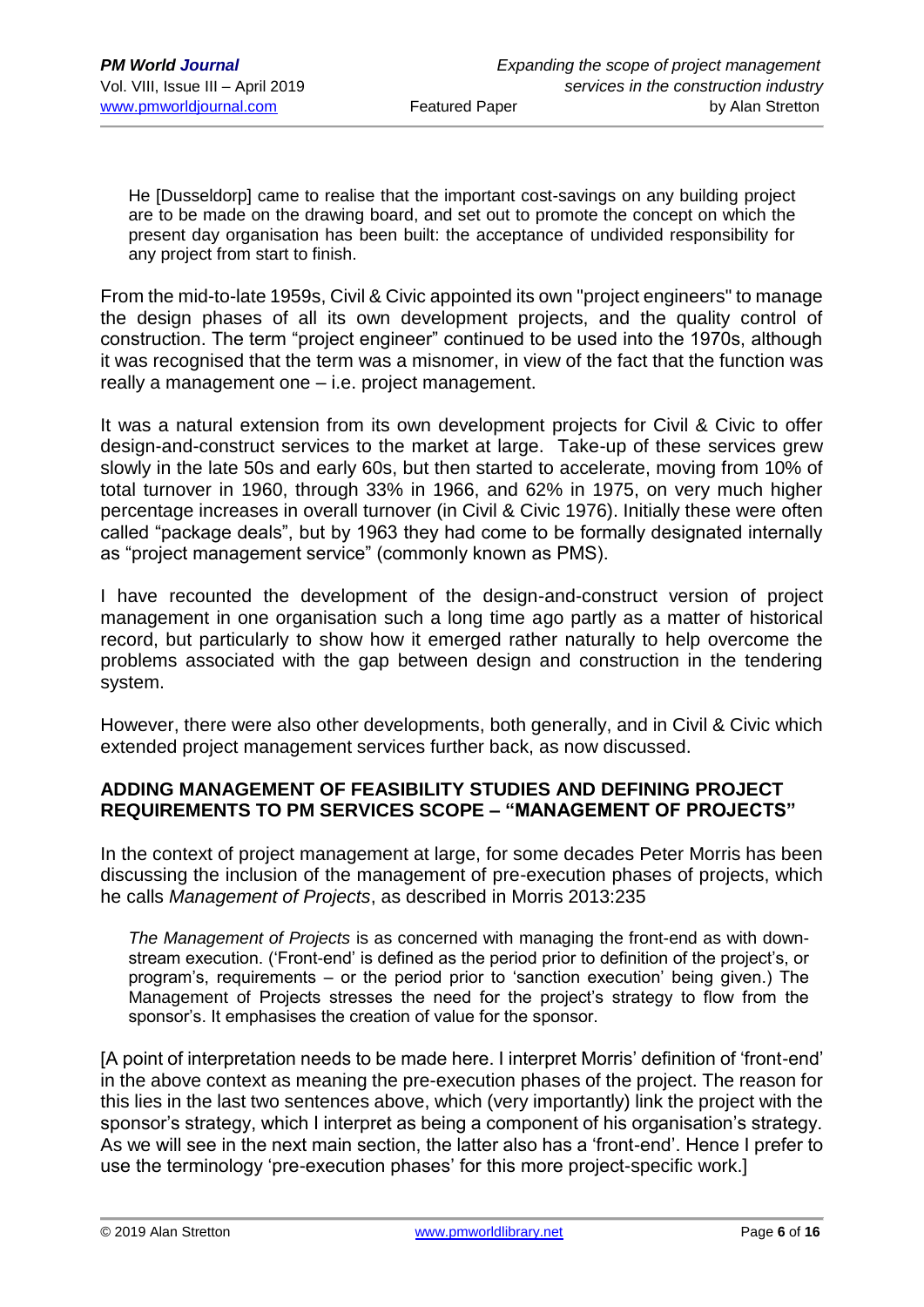Figure 4 adds the "Management of Projects" coverage of the feasibility and definition phases of projects to the previous perceptions of the ranges of project management.



## *Figure 4: Adding feasibility studies and defining project requirements ("Management of Projects") to the scope of project management*

We turn now to the Civil & Civic (C&C) experience in managing the feasibility and definition phases, first of its own developments, and then in helping clients develop these phases as part of its external project management services (PMS).

## **Active project management of feasibility and definition phases in C&C**

Active project management of the feasibility and definition phases of projects happened automatically in internally sponsored developments by Civil & Civic, and later Lend Lease, simply because virtually all our operational people were, or had been, project managers. There is no technical reason why the project feasibility and definition phases should not be actively managed by project managers – and indeed there are ample technical reasons in favour of this approach, because who else is better qualified than project management to undertake this work? Such involvement also helped ensure effective integration within these phases, and into the following phase.

## **Project management involvement in helping clients develop these phases**

During the early 60s, Civil & Civic became increasingly involved in helping client organisations determine their strategy-related needs. We called this process "Client needs determination", or "CND" – but this was a bit of a misnomer, because the real task was to help the client organisation more accurately define the requirements of the project(s) which would best contribute to achieving their strategic objectives.

The extent of help clients needed varied widely. Some well-resourced clients only needed help in technical aspects of project definition  $-$  i.e. in accurately specifying the requirement of the relevant projects. Others required more detailed help in clarifying their technically-related needs, and/or affirming technical and financial feasibilities, before specifying relevant project requirements.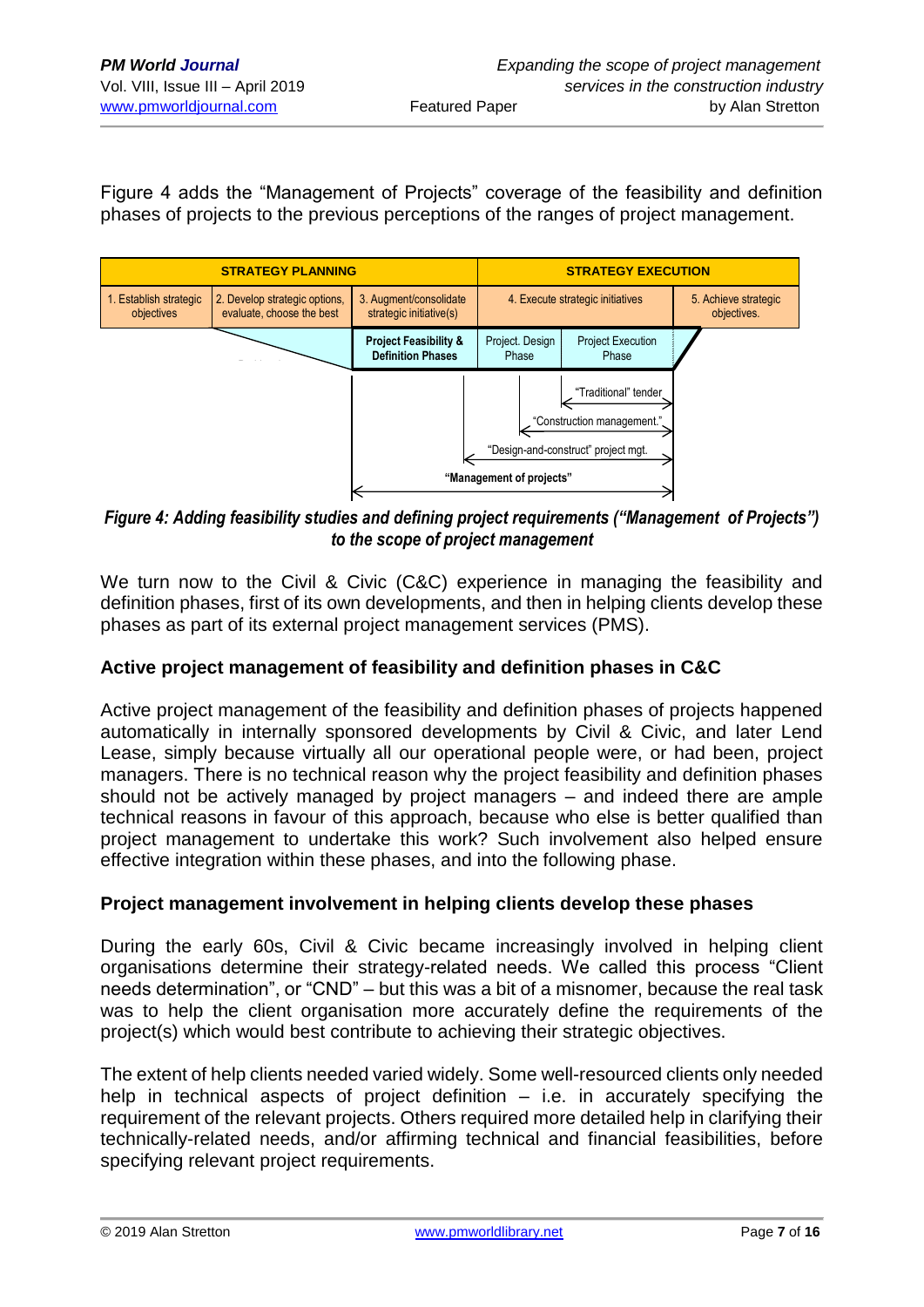Clark 2002: 93 records the following contribution on the latter by one of my old Civil & Civic colleagues, David Thorne, which gives a sense of the genesis of an expanded CND.

'And so instead of just taking the client's stated requirements for a building at face value, we got into the practice of questioning with them those instructions'.

Working with the client to get to the heart of their needs could sometimes result in quite significant changes to the original brief. 'The client may say, "We want to build a warehouse here" '. Thorne remembers, 'but we'd say "Why? You'd be better off to sell that particular block of land, and with the profits from the sale acquire a more suitable piece of land in this other area, and put your warehouse there" '.

Clark 2002 also summarised another example (which I presented in more detail in Stretton 2016m) as follows.

In another case, a commission to design and construct extensions to a factory was turned on its head when the Civil & Civic-led project team assigned to the task came up with an alternative plan. By internally reconfiguring the existing premises, the project team discovered, the client's needs could be satisfied in a more cost-effective way.

The extent of the demand for helping clients determine their real needs was such that Civil & Civic developed a substantial team of specialists in various sectors to cater for these on-going demands, including the education, industrial, health, office, retail and leisure sectors. Nearly all of these specialists were, or had been, project managers, but had then acquired a range of substantial additional knowledge and skills needed in this extended form of our project management service to meet and satisfy the clients' needs most effectively. In effect, they were business unit managers for their particular customer groups, but, to the best of my recollection, we did not give them any special separate designation (beyond that of *Project Director* in some cases).

Now, these developments came quite naturally in a project-based organisation which was providing PM services to external clients. I have never worked in a production-based organisation, but evidently general management in such organisations tends to have some difficulty in perceiving that project management has a role to play in *Project Feasibility and Definition Phases.* This is difficult to understand in light of the special skills project management can bring to bear to help do these tasks effectively.

In the words of one of my project management colleagues who has worked for a long time in this environment, all too often the project requirements are virtually "thrown over the wall" from the general/strategic management area to the project area – a classic example of another type of separation of 'planning' from 'doing' which virtually guarantees substandard consequences.

We now move beyond projects per se, to look at what has been done in the construction industry to help customers with their organisational strategic planning.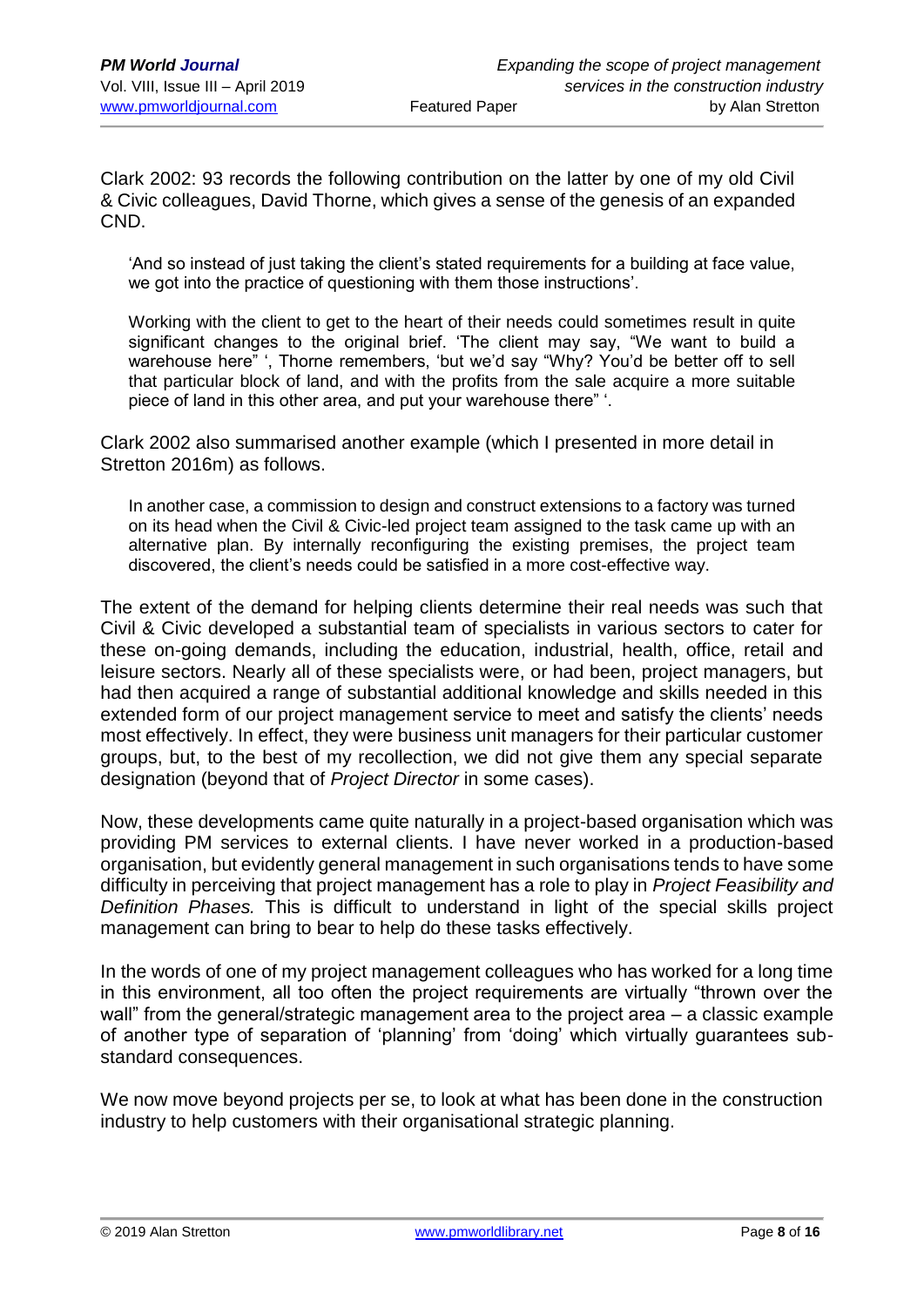## **ADDING ORGANISATIONAL STRATEGIC PLANNING SUPPORT SERVICES**

Starting with the project management literature at large, I first quote Thiry 2011, who has the following to say about project management and its contribution to organisational performance.

Both the PMI Standards and the OGC (Office of Government Commerce, UK) Guides lack the vision that would encompass the whole range of project management disciplines and their contribution to overall organizational performance. But organizational performance is a complex area and it is not easy to tackle. Sadly none of the publications, or probably more accurately the associations that sponsor them, seem to be willing to put in the effort required to take a systemic view of the scope of project management. They rather take a project view akin to the WBS [Work Breakdown Structure] approach of adding a number of blocks, hoping it will achieve some king of whole; this works for a project where the scope is well-defined but it does not work in a complex environment like organizations and organizational performance.

With regard to Thiry's point about the scope of project management, in practice we have two groups of examples of project management organisations which have expanded the scope of their services beyond that of projects per se, into helping clients develop their organisational strategic planning. One relates to the provision of such services for many decades by EPC (Engineering, Procurement, Construction) organisations, such as Fluor, Bechtel, Jacobs, and a host of others, mainly in the context of major complex megaprojects. The other derives from my own experience in Lend Lease/ Civil & Civic with smaller-scale projects. We now look at each group in turn.

#### **EPC organisations' contributions to clients' strategic planning**

#### *Large complex projects*

There is surprisingly little material on large complex projects in the mainstream project management literature. A notable exception is Bob Prieto of Fluor, who has written extensively about this in many articles in this journal and elsewhere. In Prieto 2015 he draws a broad difference between the management of large complex projects and "traditional" projects as follows:

Large complex projects differ from those that comprise the traditional domain of projects as defined and served by the Project Management Institute and its Project Management Body of Knowledge (PMBOK). Remember its admonishment that PMBOK provides a management framework for *most projects, most of the time.* Large complex project appear to live outside these boundary conditions. (p.23)

Prieto nominates and discusses twelve aspects of these differences – extended time frames, strong outcomes focus, stakeholder role, semi-permeable boundaries, flows across boundaries, influencing flows, requirements, scope, tasks, project organisation, knowledge management, and execution focus.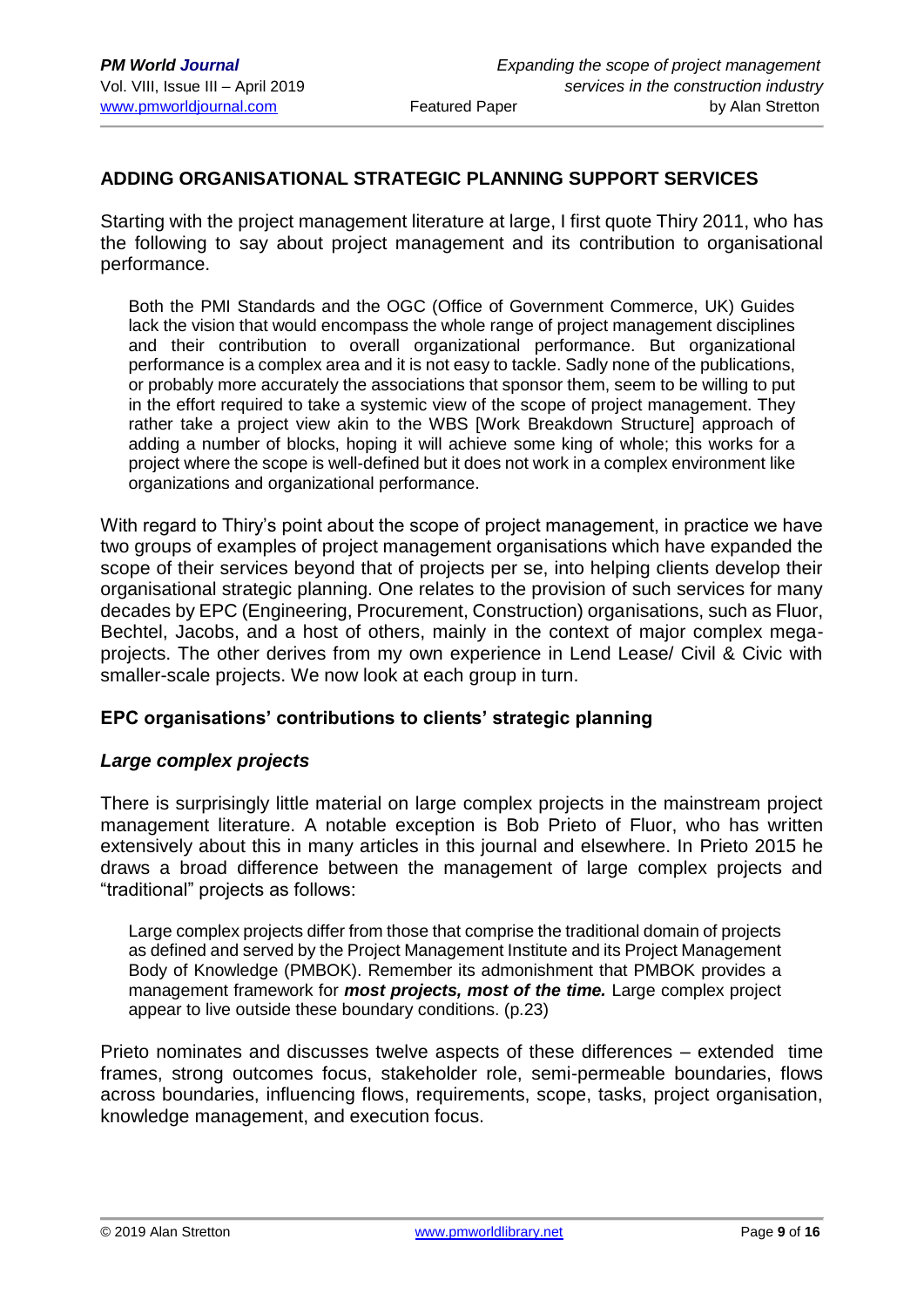Perhaps the most relevant aspect for the purposes of this article is the scope of large complex projects, which Prieto describes as follows.

The scope of a large complex project defines the nature of the facility asset, its intended purpose and use, and the business context within which it is intended to operate. In large complex projects scope must go beyond just the project's technical requirements and explicitly include a

- broader set of owner's requirements, including the strategic business outcomes the owner is trying to achieve
- mandatory and quasi-mandatory requirements from external stakeholders

#### *Engagement of EPC firms to support the organisation's strategic planning*

Prieto 2008 discusses the situation where project/program management EPC organisations are engaged to help owners plan to achieve their business objectives as follows.

In a programmatic approach to achievement of a set of business objectives, Owners may engage the services of a Program Manager. Under such an approach many of the processes and responsibilities of the traditional Owner organization are transferred to the Program Manager ….

Prieto 2009 goes further, invoking a concept of partnership between the EPC and owner organisations, as follows.

Most importantly, the owner requires a partner that can help it translate its programmatic vision and broad objectives into a well-defined set of specific business objectives that underpin an actionable and implementable strategic plan for the "giga" program [superlarge mega-programs/projects].

I have been fortunate enough to be a participant in a couple of internal Rio Tinto project management forums, where presentations of the relationships between the owner (Rio Tinto) and some of the EPC organisations serving it (including Bechtel) indicated a strong sense of partnership, whilst remaining open and realistic about important differences of viewpoint when they occur, and about approaches to their resolution.

#### *This type of support on mega-projects is often called "Front-End Loading"*

"Front-End Loading" is described by Morris 2013:60 in a footnote as follows.

IPA, the oil, gas and minerals project benchmarking company, coined the useful term 'Front-End Loading': "Front-End Loading (Business FEL) is a tool for determining which is the "right" project to meet the demands of business. The FEL tool assesses the level of definition of a number of critical items that are used to determine what, if any, asset should be built to meet a particular business need. The Business FEL index is made up of three components: the business case, the business/engineering interface, and the conceptual engineering and facilities planning factor."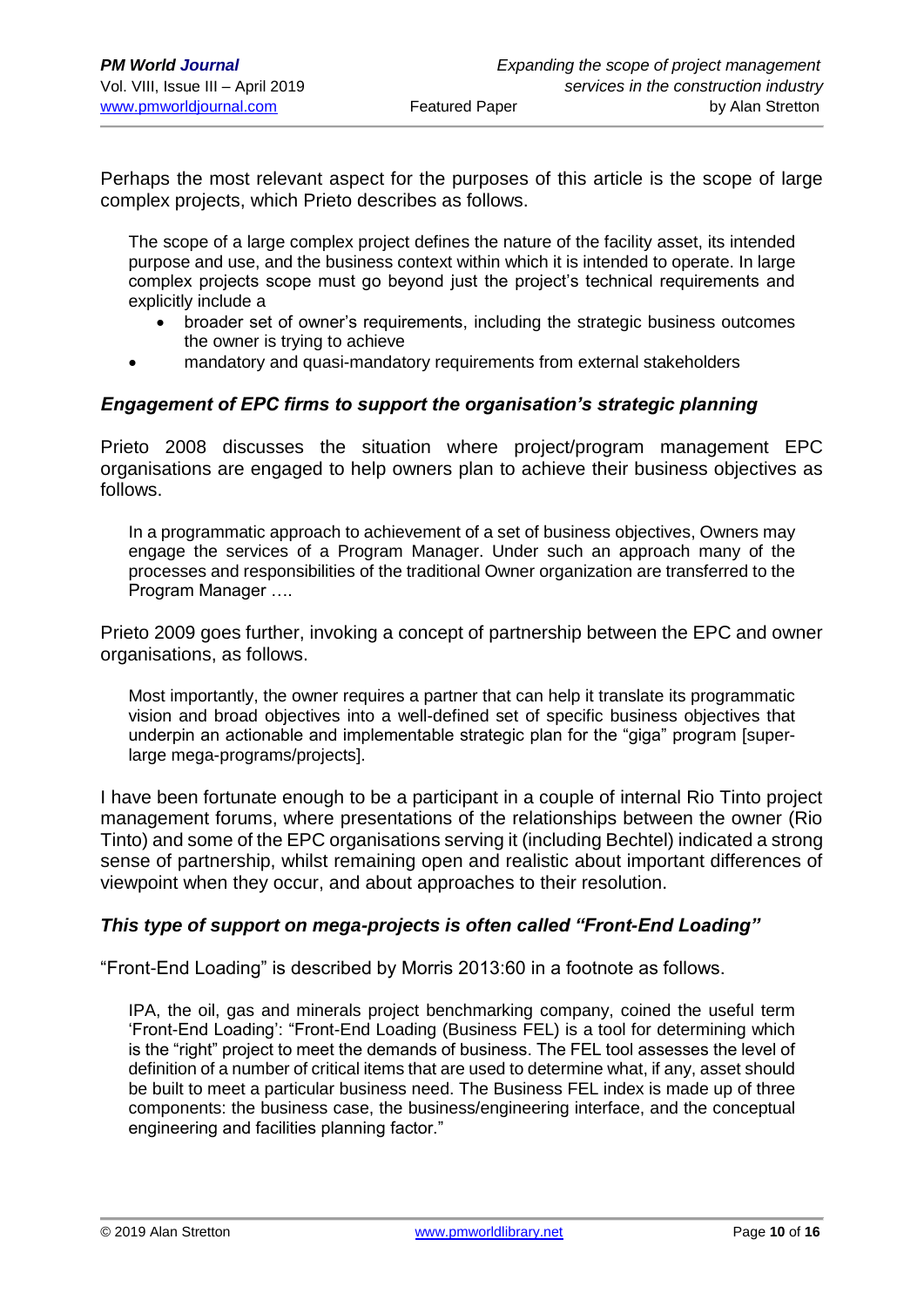I have not seen this descriptor used in other project domains, so I will retain the descriptor "organisational strategic planning support" to cover both the "front-end loading" descriptor used with major complex projects, and its equivalents in the smaller project domain, (such as Civil & Civic examples, to be discussed in a moment) as shown in Figure 5.



*Figure 5: Adding organisational strategic management support to the scope of PM*

## **Civil & Civic's expansion of its services into strategic planning support**

First, if we look at Stage 2 of the strategic management framework, it is summarised as *Develop strategic options, evaluate, choosing the best.* Now, *p*rojects are a major component of strategic initiatives (hence the "Project Incubation" triangle in Figure 5) so that the development and evaluation of alternative strategic options is a natural domain for suitably qualified project managers to be involved in.

In expanding its services to help customer organisations do this work, Civil & Civic was simply offering its own very substantial experience in doing this for its own development projects to external customers who needed such help.

Regarding the development of alternative options, from my experiences in Lend Lease/ Civil & Civic in particular, I came to appreciate the paramount importance of developing alternatives in a variety of planning contexts, as I have emphasised in previous articles in this journal. For example, in relation to strategic planning, in Stretton 2017k, I quoted from Murphy 1984:97, who said that "… in Lend Lease all available options must always be considered".

The Civil & Civic approach to developing alternatives in the project context was described in a little more detail in Clark 2002:40 as follows,

The first job of the project team, therefore, was to consider 'alternative ways in which the various problems encountered in the design of a building can be overcome'. These alternatives would be mulled over, costed and compared, in conjunction with an assessment of alternative methods of construction, 'to enable the best solution to be obtained'. The 'correct' solution was the best *value* solution for the client. …..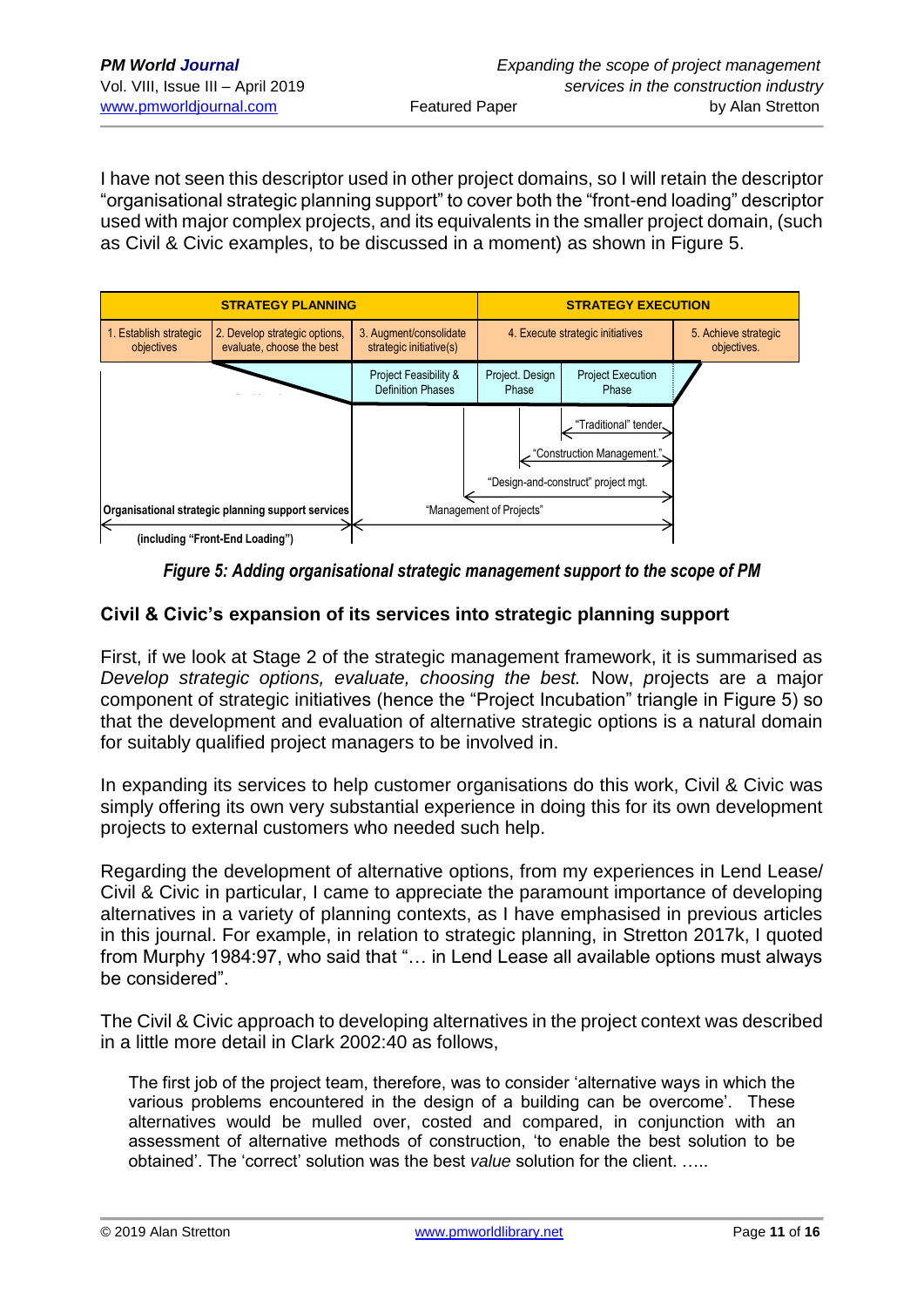With the client actively participating in the project team during the initial design planning, they were in a position to reach an *informed* decision as to which alternatives generated the most value for them.

Regarding the evaluation of options, there is very clearly a strong case for involving suitably qualified project managers in such things as cost/benefit analyses of alternative strategic initiatives, because potential projects will inevitably be important components, and evaluating them is no place for the non-project amateur.

On a few occasions Civil & Civic went beyond involvement in Stage 2 to help the client establish/re-establish its organisational strategic objectives. An early example of this comes from Clark 2002:93, who describes Civil & Civic's involvement in helping a client in the educational sector establish its strategic objectives, supported by structured financial and business plans to achieve them, as follows.

....within a year the Sisters at Loreto Convent, Kirribilli, guided by Dusseldorp [Civil & Civic's CEO] and his team, had come up with an integrated business plan for the school's complete rebuilding and expansion – supported by the first structured financial plan in the Catholic education sector – …..

Of course, at that time (the late 1950s) well-resourced organisations did not need such help. But there were other not so well-resources organisations which did. The situation is undoubtedly different now, with far greater awareness of strategic and business issues. However, there may still be organisations, particularly those in their early development stages, that do need such help.

I do not know the extent to which these types of expanded ranges of services have been deployed elsewhere at these levels of relatively modest project size and/or complexity, but I would not be at all surprised if they were more substantial than is ever indicated in the mainstream project management literature.

## **There are many PM firms providing organisational strategic planning support in building-and-construction. Are there similar opportunities elsewhere?**

A reviewer suggested to me that the experience and capacity to provide these types of organisational strategic planning support only resides in large EPC firms. However, Civil & Civic was a relatively small organisation when we initially provided such services in the 1960s, and was not all that large when it expanded these services into a diverse range of industries, as discussed above. I suspect that this may also be the case with some other organisations providing this type of service.

Overall, it is evident from the above that the provision of organisational strategic planning support by project management organisations is much more widespread than is generally recognised in the literature. The above examples have come from the building-andconstruction industries. Once again, I simply do not know the extent to which these types of services are also supplied in other industries, or the potential for so doing.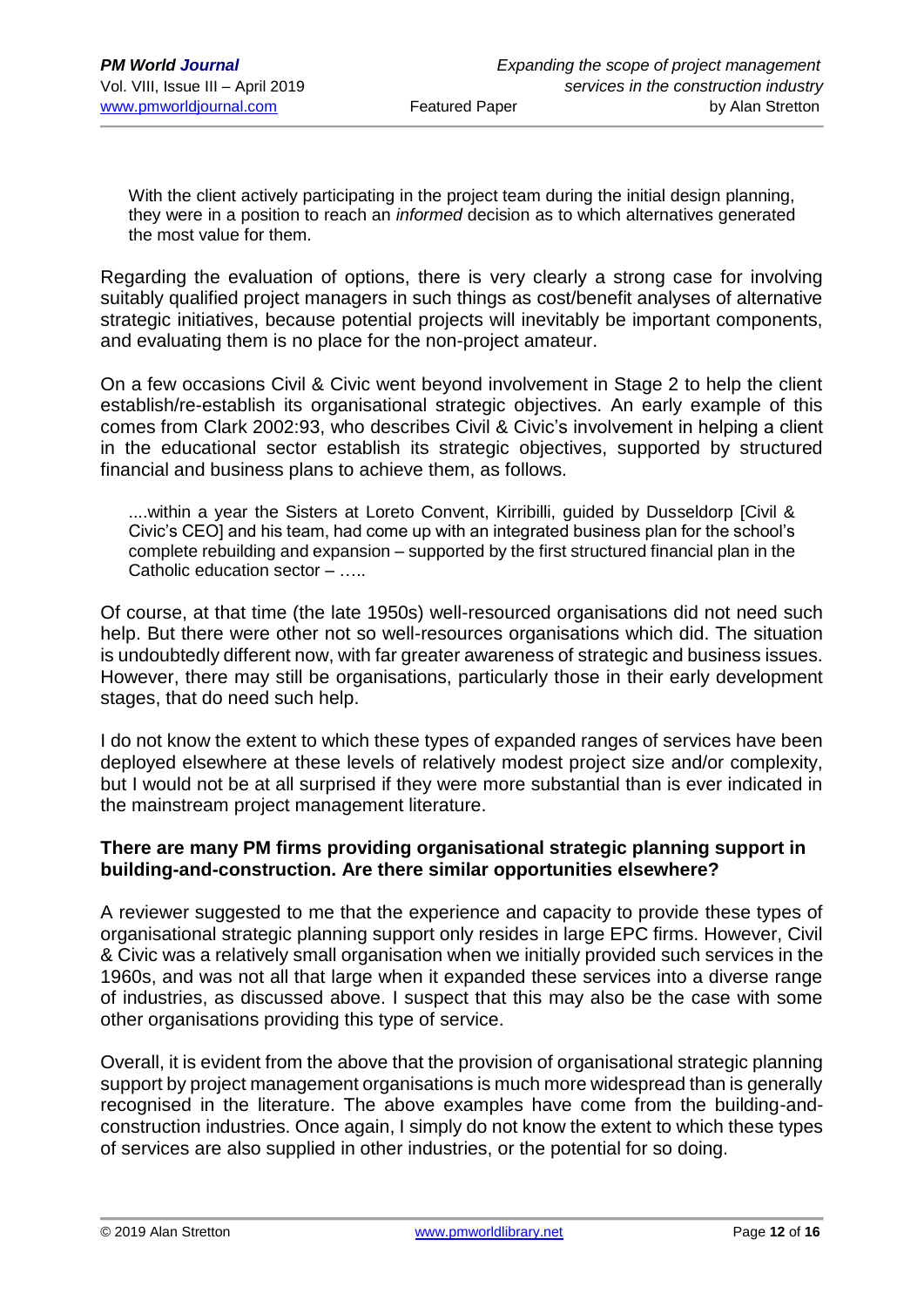But it seems reasonable to suggest that there may be other areas of unsatisfied demand which such extended services could satisfy, and that the project management industry could/should be concerned with finding and exploiting such potential opportunities to expand its services into such broader domains. If it does not, then some other avocation may well do so.

#### **SUMMARY AND DISCUSSION**

This article has been concerned with the actualities of project management services expanding into the early development stages of projects, and even back further into organisational strategic planning stages. The setting has been the building-andconstruction industry, and the perspective that of a project-based organisation providing project management services.

We first established a basic organisational strategic management framework, and showed how a basic project life-cycle related to this broader context. We then looked in a little more detail at the following increasingly expansive perceptions of the scope of actual and potential project management services in this context.

- Project management scope seen as confined to project execution-delivery, which is usually represented by the "traditional" tender approach in construction.
- Adding advice to, and/or management of, design processes to the scope of project management, in which we discussed
	- $\circ$  Involving constructors in design detailing e.g. "Construction Management"
	- o Adding management of the entire design process to the scope of PM "Designand-construct" project management, with its potential for designing in greater value, plus better constructability, and reduced costs.
- Adding management of feasibility studies and defining project requirements to the scope of PM services, which is described as "Management of Projects"
	- o Active project management of feasibility and definition phases, in which project managers are better qualified than any other avocation to ensure that the project represents the best value, and to properly define its requirements.
	- $\circ$  Project management involvement in helping clients develop these phases for the same reasons.
- Adding organisational strategic planning support to the scope of project management services.
	- o EPC organisations make major contributions to customers' strategic planning in major complex project environments in the construction sector – often called "Front-End Loading".
	- o The main components of strategic initiatives are projects, and project managers are better qualified than anyone else to help develop and evaluate the project components of strategic initiative options, as was exampled in Civil & Civic's services. On occasions, this also extended to helping review and re-establish the client's organisational strategic objectives.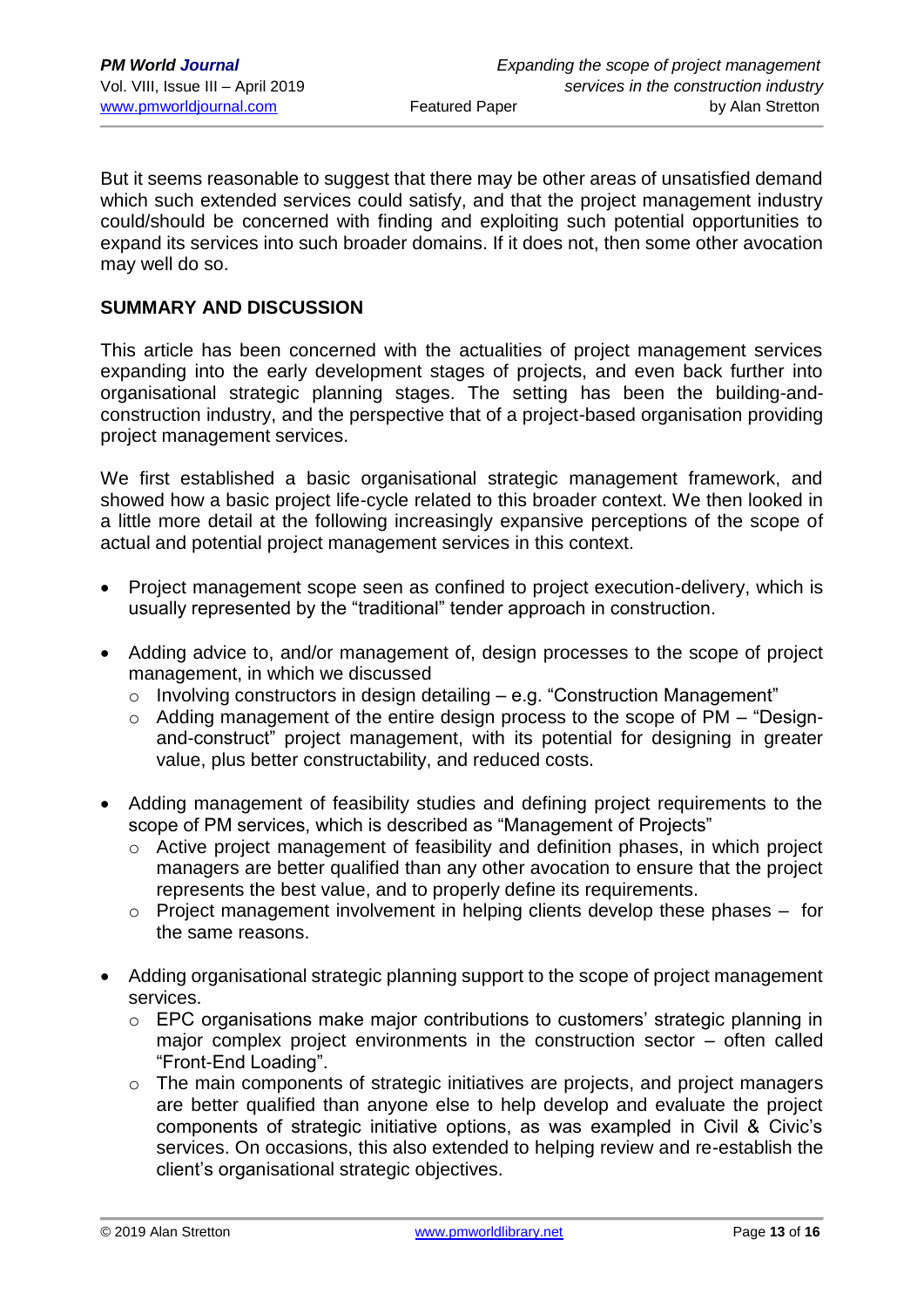Overall, this article has focused on setting down the additional contributions that project management has contributed, to varying degrees, in adding value and reducing costs to customers in the building-and-construction industry, by becoming progressively more involved in actively managing the development phases of projects, and even further back, in an organisational strategic context, by providing organisational strategic planning services.

I do not know the extent to which these experiences in the building-and-construction industry are applicable to other project management application areas and/or other types of projects. However, in relating these discussions to a basic organisational strategic management framework, I suspect, and hope, that they may be relevant in many, if not most, other contexts.

Finally, I note that much of the mainstream project management literature continues to focus mainly on project execution-delivery. I do not argue against the importance of the latter, where failure rates remain too high in most people's estimation. However, I do argue that we are failing to capitalise on the potential for increasingly beneficial contributions that project management can deliver if it becomes involved much earlier in the organisational strategic management context, following the types of progressively increased involvement outlined in this article. As Dalcher 2019 says,

To accept a trivialised role as project delivery professionals is to eschew professionalism, reflection and responsibility and ignore the potential impacts and responsibilities of the profession.

I can only endorse this perspective, as this article has tried to illustrate.

## **REFERENCES**

CIVIL & CIVIC (1976). Project Engineer Seminar, May-June, 1976: Notes on proceedings. (Mimeo)

CIVIL & CIVIC (1969). Project Engineer Seminar, 18-19 September, 1969: Notes on proceedings. (Mimeo)

CLARK, Lindie (2002). *Finding a common interest: The story of Dick Dusseldorp and Lend Lease.* Cambridge, UK; Cambridge University Press.

DALCHER, Darren (2019). Moving beyond project delivery: Reflecting on the life cycle concept as way for organising project work. *PM World Journal,* Vol VIII, Issue I, January. [https://pmworldlibrary.net/wp-content/uploads/2019/01/pmwj78-Jan2019-Dalcher-moving](https://pmworldlibrary.net/wp-content/uploads/2019/01/pmwj78-Jan2019-Dalcher-moving-beyond-project-delivery.pdf)[beyond-project-delivery.pdf](https://pmworldlibrary.net/wp-content/uploads/2019/01/pmwj78-Jan2019-Dalcher-moving-beyond-project-delivery.pdf)

DALCHER, Darren (2018d). Advances in project management series: The power of communication and the challenge of hidden assumptions. *PM World Journal,* Vol VII, Issue VIII, August. [https://pmworldlibrary.net/wp-content/uploads/2018/08/pmwj73-Aug2018-Dalcher-the](https://pmworldlibrary.net/wp-content/uploads/2018/08/pmwj73-Aug2018-Dalcher-the-power-of-communication-and-challenge-of-hidden-assumptions.pdf)[power-of-communication-and-challenge-of-hidden-assumptions.pdf](https://pmworldlibrary.net/wp-content/uploads/2018/08/pmwj73-Aug2018-Dalcher-the-power-of-communication-and-challenge-of-hidden-assumptions.pdf)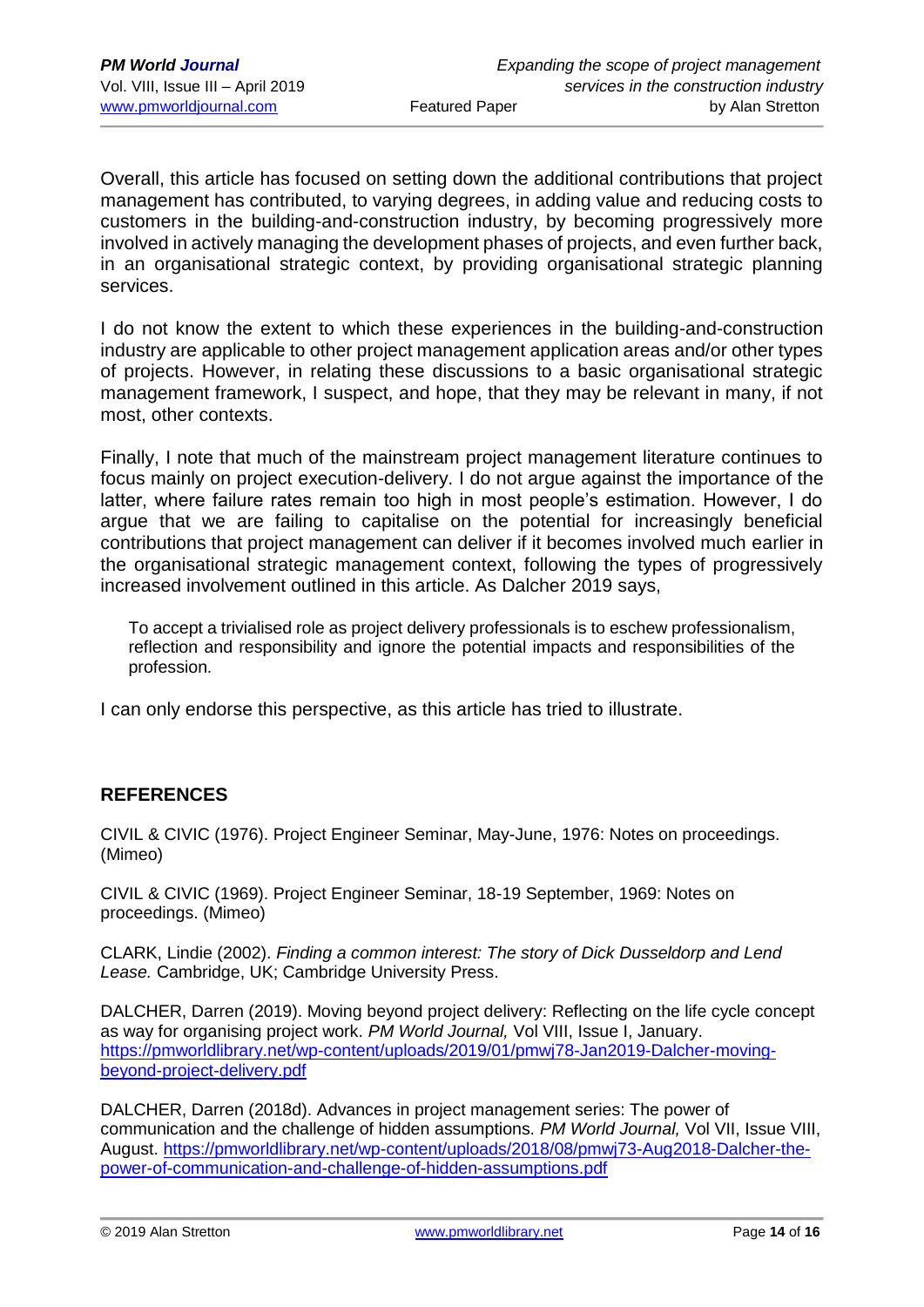MORRIS, Peter W G (1994). *The Management of Projects.* London, Thomas Telford

MURPHY, Mary (1984). *Challenges of change: The Lend Lease story,* Sydney, Lend Lease Corporation Limited.

PRIETO, Bob (2015). Project management theory and the management of large complex projects *PM World Journal,* Vol IV, Issue VI, June. [https://pmworldlibrary.net/wp](https://pmworldlibrary.net/wp-content/uploads/2015/06/pmwj35-Jun2015-Prieto-Project-Management-Theory-and-Management-of-Large-Complex-Projects.pdf)[content/uploads/2015/06/pmwj35-Jun2015-Prieto-Project-Management-Theory-and-](https://pmworldlibrary.net/wp-content/uploads/2015/06/pmwj35-Jun2015-Prieto-Project-Management-Theory-and-Management-of-Large-Complex-Projects.pdf)[Management-of-Large-Complex-Projects.pdf](https://pmworldlibrary.net/wp-content/uploads/2015/06/pmwj35-Jun2015-Prieto-Project-Management-Theory-and-Management-of-Large-Complex-Projects.pdf)

PRIETO, Robert (2009). Strategic Program Management: Key to "giga" program delivery. *PM World Today,* Vol XI, Issue VII.

PRIETO, Robert (2008a). Evolution of Owners Role Under Program Management. *PM World Today,* Vol X, Issue IV, April.

SHENHAR, Aaron J. & Dov DVIR (2007). *Reinventing project management: The diamond approach to successful growth and innovation.* Boston, MA; Harvard Business School Press.

STRETTON, Alan (2019b). A perspective on project success levels in an organisational strategic management context. *PM World Journal*, Vol VIII, Issue II, February. [https://pmworldlibrary.net/wp-content/uploads/2019/02/pmwj79-Feb2019-Stretton-perspective](https://pmworldlibrary.net/wp-content/uploads/2019/02/pmwj79-Feb2019-Stretton-perspective-on-project-success-levels-featured-paper.pdf)[on-project-success-levels-featured-paper.pdf](https://pmworldlibrary.net/wp-content/uploads/2019/02/pmwj79-Feb2019-Stretton-perspective-on-project-success-levels-featured-paper.pdf)

STRETTON, Alan (2019a). Representing "other strategic work" in addition to projects in an organisational strategic management context. *PM World Journal*, Vol VIII, Issue I, January. [https://pmworldlibrary.net/wp-content/uploads/2019/01/pmwj78-Jan2019-Stretton-representing](https://pmworldlibrary.net/wp-content/uploads/2019/01/pmwj78-Jan2019-Stretton-representing-other-strategic-work.pdf)[other-strategic-work.pdf](https://pmworldlibrary.net/wp-content/uploads/2019/01/pmwj78-Jan2019-Stretton-representing-other-strategic-work.pdf)

STRETTON, Alan (2017k). Deliberate and emergent strategies and origins of projects. *PM World Journal*, Vol VI, Issue XI, November. [https://pmworldlibrary.net/wp](https://pmworldlibrary.net/wp-content/uploads/2017/11/pmwj64-Nov2017-Stretton-deliberate-and-emergent-strategies-and-project-origins.pdf)[content/uploads/2017/11/pmwj64-Nov2017-Stretton-deliberate-and-emergent-strategies-and](https://pmworldlibrary.net/wp-content/uploads/2017/11/pmwj64-Nov2017-Stretton-deliberate-and-emergent-strategies-and-project-origins.pdf)[project-origins.pdf](https://pmworldlibrary.net/wp-content/uploads/2017/11/pmwj64-Nov2017-Stretton-deliberate-and-emergent-strategies-and-project-origins.pdf)

THIRY, Michel (2011). Personal reflection on the development of Standards and Guides in Project Management in general. *PM World Today*, Vol XIII, Issue III, March.